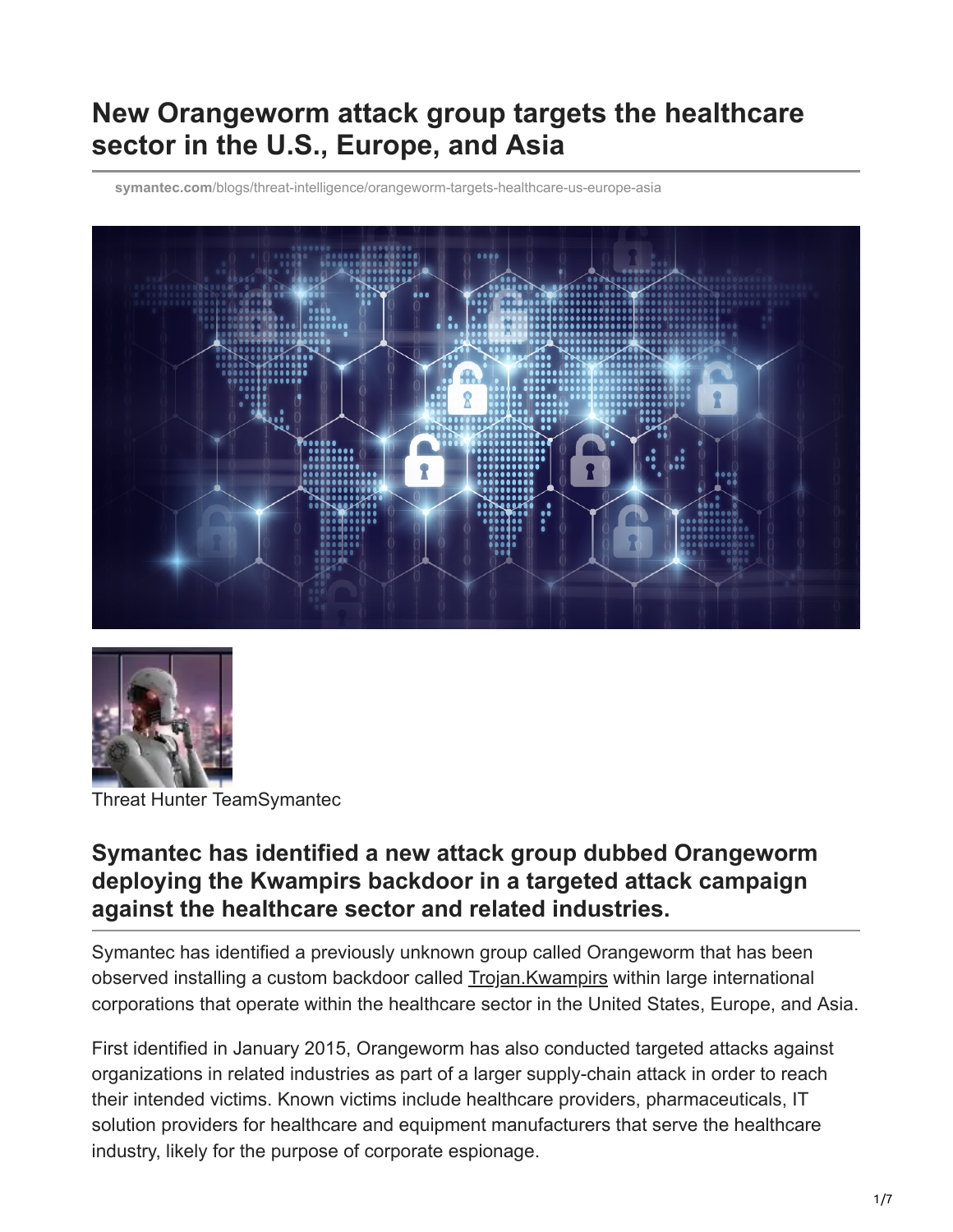"Orangeworm installs the Kwampirs custom backdoor in large firms in the healthcare sector in the U.S., Europe & Asia. https://symc.ly/2K1oJjU" [Click to Tweet](https://twitter.com/intent/tweet?text=Orangeworm%20installs%20the%20Kwampirs%20custom%20backdoor%20in%20large%20firms%20in%20the%20healthcare%20sector%20in%20the%20U.S.,%20Europe%20%26%20Asia.%20https://symc.ly/2K1oJjU&via=threatintel&hashtags=undefined)

#### **Sights set on healthcare**

Based on the list of known victims, Orangeworm does not select its targets randomly or conduct opportunistic hacking. Rather, the group appears to choose its targets carefully and deliberately, conducting a good amount of planning before launching an attack.



Figure 1. Nearly 40 percent of Orangeworm's victims operate within the healthcare industry According to Symantec telemetry, almost 40 percent of Orangeworm's confirmed victim organizations operate within the healthcare industry. The Kwampirs malware was found on machines which had software installed for the use and control of high-tech imaging devices such as X-Ray and MRI machines. Additionally, Orangeworm was observed to have an interest in machines used to assist patients in completing consent forms for required procedures. The exact motives of the group are unclear.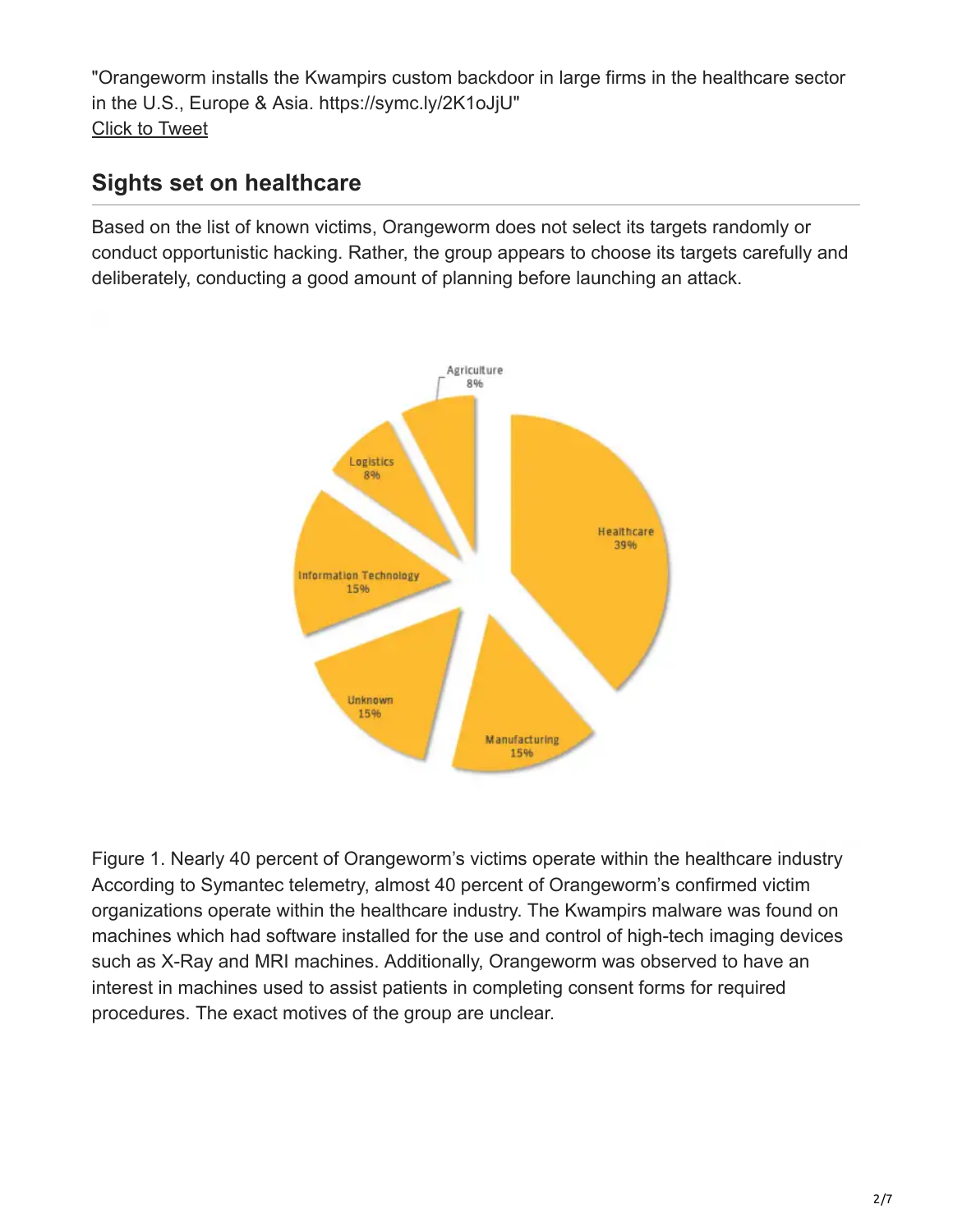



Figure 2. The biggest number of Orangeworm's victims are located in the U.S. The biggest number of Orangeworm's victims are located in the U.S., accounting for 17 percent of the infection rate by region. While Orangeworm has impacted only a small set of victims in 2016 and 2017 according to Symantec telemetry, we have seen infections in multiple countries due to the nature of the victims operating large international corporations.

The biggest number of Orangeworm's victims are located in the U.S., accounting for 17 percent of the infection rate by region.

### **Healthcare providers caught in the crosshairs**

We believe that these industries have also been targeted as part of a larger supply-chain attack in order for Orangeworm to get access to their intended victims related to healthcare. Orangeworm's secondary targets include Manufacturing, Information Technology, Agriculture, and Logistics. While these industries may appear to be unrelated, we found them to have multiple links to healthcare, such as large manufacturers that produce medical imaging devices sold directly into healthcare firms, IT organizations that provide support services to medical clinics, and logistical organizations that deliver healthcare products.

# **Post-compromise activities**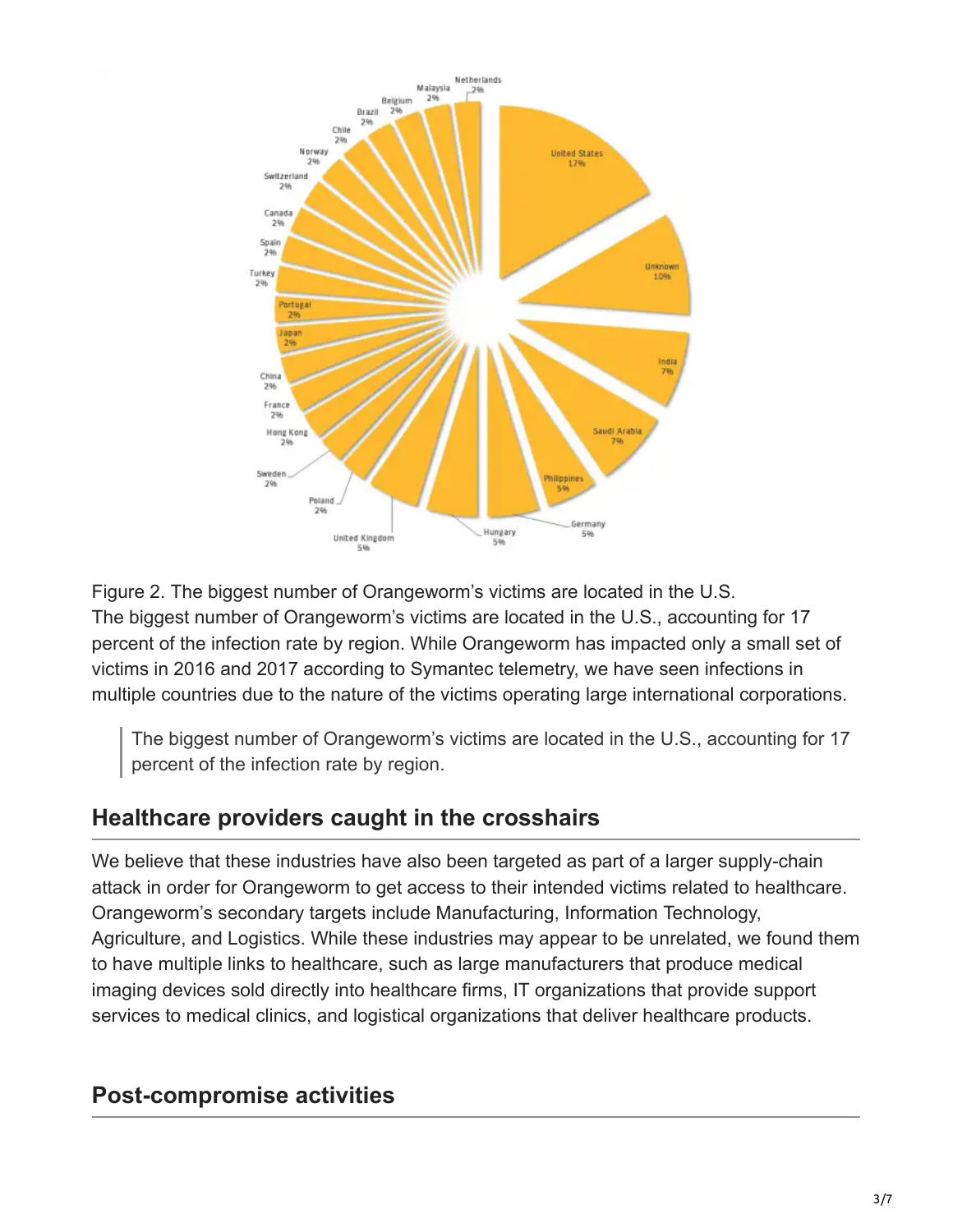Once Orangeworm has infiltrated a victim's network, they deploy Trojan.Kwampirs, a backdoor Trojan that provides the attackers with remote access to the compromised computer.

When executed, Kwampirs decrypts and extracts a copy of its main DLL payload from its resource section. Before writing the payload to disk, it inserts a randomly generated string into the middle of the decrypted payload in an attempt to evade hash-based detections.

To ensure persistence, Kwampirs creates a service with the following configuration to ensure that the main payload is loaded into memory upon system reboot:

| Service name       | WmiApSryEx                                                                          |
|--------------------|-------------------------------------------------------------------------------------|
| Display name       | WMI Performance Adapter Extension                                                   |
| Start type         | SERVICE AUTO START                                                                  |
| Binary<br>pathname | %Windows%\System32\ <filename.dll></filename.dll>                                   |
| Command            | rundll32.exe "%Windows%\System32\ <filename>" ControlTrace -Embedding -k</filename> |

The backdoor also collects some rudimentary information about the compromised computer including some basic network adapter information, system version information, and language settings.

Orangeworm likely uses this information to determine whether the system is used by a researcher or if the victim is a high-value target. Once Orangeworm determines that a potential victim is of interest, it proceeds to aggressively copy the backdoor across open network shares to infect other computers.

It may copy itself to the following hidden file shares:

- ADMIN\$
- C\$WINDOWS
- D\$WINDOWS
- E\$WINDOWS

### **Information gathering**

At this point, the attackers proceed to gather as much additional information about the victim's network as possible, including any information pertaining to recently accessed computers, network adapter information, available network shares, mapped drives, and files present on the compromised computer.

We have observed the attackers executing the following commands within victim environments: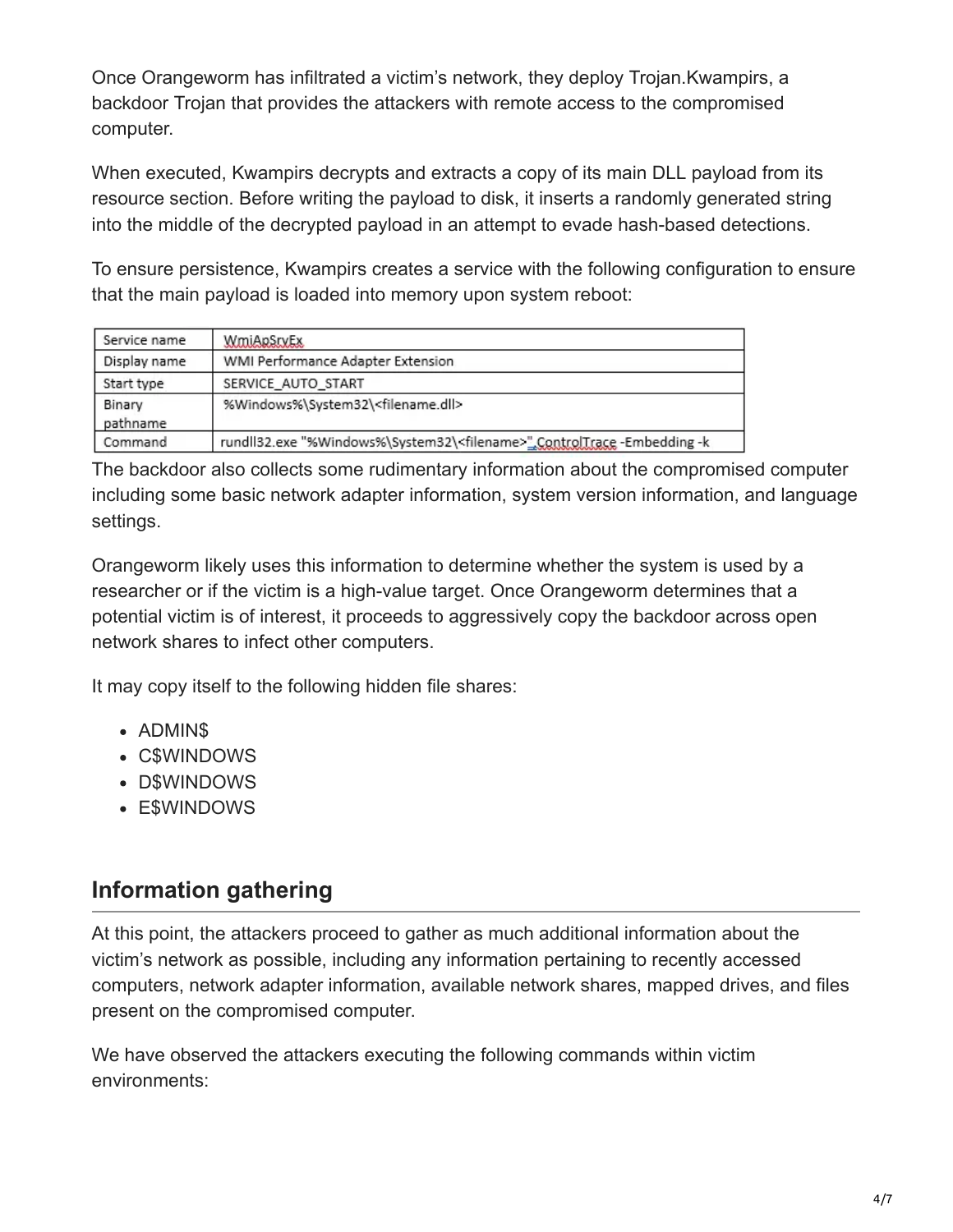| Command                                                           | <b>Description</b>                                                                                                                                                                                                                           |
|-------------------------------------------------------------------|----------------------------------------------------------------------------------------------------------------------------------------------------------------------------------------------------------------------------------------------|
| cmd.exe/c"arp-a"2>nul                                             | Display recently contacted addresses per available<br>network interface                                                                                                                                                                      |
| cmd.exe/c "systeminfo" 2>nul                                      | Display detailed configuration information for the system<br>and its operating system (e.g. OS version information,<br>registered owner details, manufacture details, processor<br>type, available storage, list of installed patches, etc.) |
| cmd.exe/c "hostname" 2>nul                                        | Display system's configured hostname                                                                                                                                                                                                         |
| cmd.exe/c "ver" 2>nul                                             | Display system version information                                                                                                                                                                                                           |
| cmd.exe/c "route print" 2>nul                                     | Display routing table for available network interfaces                                                                                                                                                                                       |
| cmd.exe/c "getmac" 2>nul                                          | Display the systems configured MAC address                                                                                                                                                                                                   |
| cmd.exe/c "ipconfig/all" 2>nul                                    | Display IP address configuration information for any<br>available network interfaces                                                                                                                                                         |
| cmd.exe/c "netstat-nao" 2>nul                                     | Display a list of active and listening connections (TCP and<br>UDP)                                                                                                                                                                          |
| cmd.exe/c "tasklist/v" 2>nul                                      | Display list of running system processes                                                                                                                                                                                                     |
| cmd.exe/c "tasklist/svc" 2>nul                                    | Display list of running system services                                                                                                                                                                                                      |
| cmd.exe/c "net share" 2>nul                                       | Display list of available network shares                                                                                                                                                                                                     |
| cmd.exe/c "net users" 2>nul                                       | Display list of available user groups                                                                                                                                                                                                        |
| cmd.exe/c "set" 2>nul                                             | Display list of configured environment variables                                                                                                                                                                                             |
| cmd.exe/c "net accounts" 2>nul                                    | Display account policy information (e.g. maximum<br>password age, length of password, lockout duration, etc.)                                                                                                                                |
| cmd.exe/c "net config workstation" 2>nul                          | Display system network configuration information (e.g.<br>computer name, current username, version information,<br>domain configuration, etc.)                                                                                               |
| cmd.exe/c "netlocalgroup administrators"<br>2>nu                  | Display list of local accounts with administrative access                                                                                                                                                                                    |
| cmd.exe/c "net localgroup users" 2>nul                            | Display list of local group user accounts                                                                                                                                                                                                    |
| cmd.exe/c "net localgroup/domain" 2>nul                           | Display domain local groups                                                                                                                                                                                                                  |
| cmd.exe/c "netuse" 2>nul                                          | Display list of available network mappings                                                                                                                                                                                                   |
| cmd.exe/c "net view" 2>nul                                        | Display list of available servers on the network                                                                                                                                                                                             |
| cmd.exe/U/c dir/s/a c:\>><br>"C:\windows\TEMP\[RANDOM].tmp" 2>nul | List files and directories in C:\                                                                                                                                                                                                            |
| cmd.exe/c "cmd/c date/t" 2>nul                                    | Display system date                                                                                                                                                                                                                          |

# **No concern about being discovered**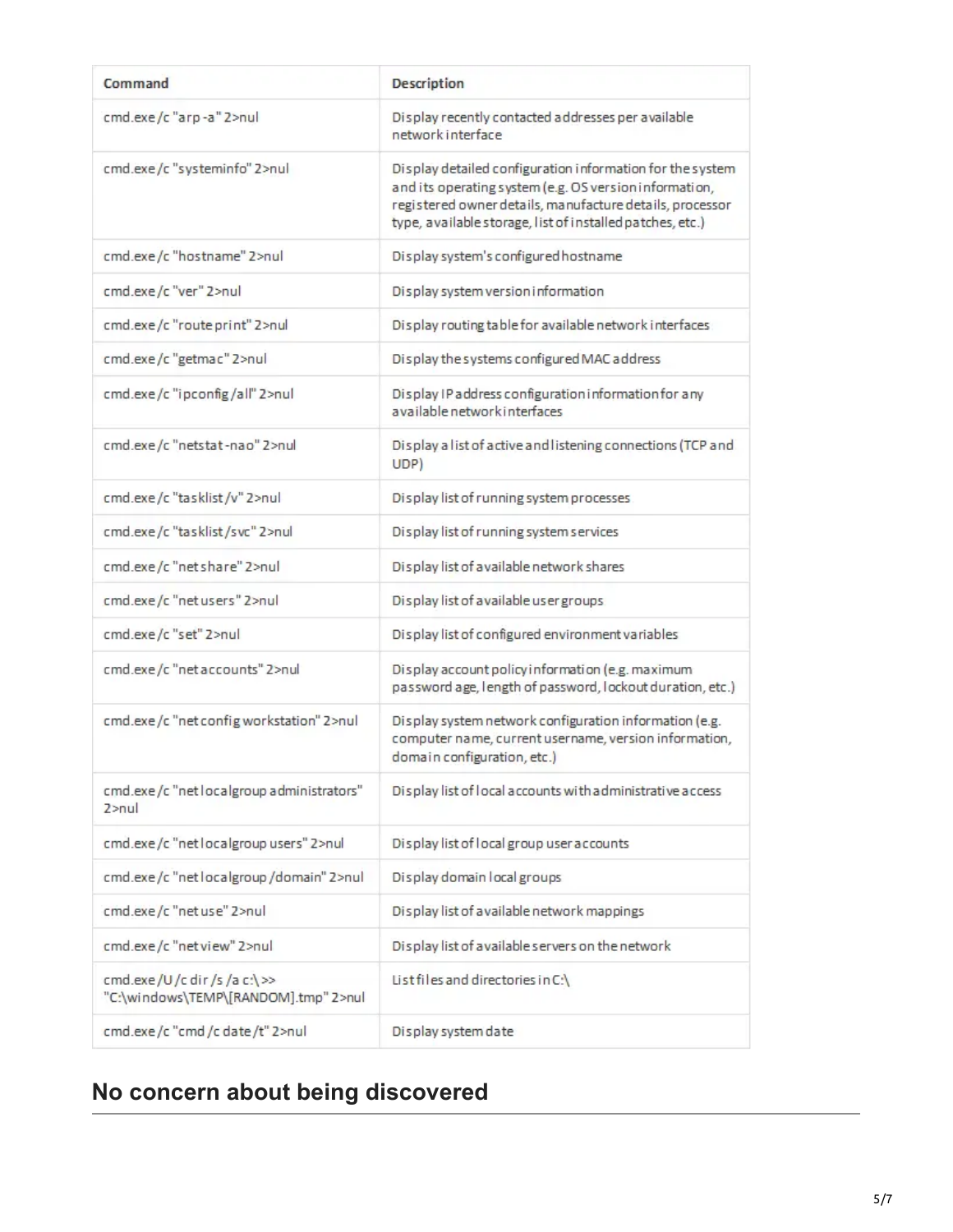Kwampirs uses a fairly aggressive means to propagate itself once inside a victim's network by copying itself over network shares. While this method is considered somewhat old, it may still be viable for environments that run older operating systems such as Windows XP. This method has likely proved effective within the healthcare industry, which may run legacy systems on older platforms designed for the medical community. Older systems like Windows XP are much more likely to be prevalent within this industry.

Additionally, once infected, the malware cycles through a large list of command and control (C&C) servers embedded within the malware. It appears while the list is extensive, not all of the C&Cs are active and continue to beacon until a successful connection is established. Despite modifying a small part of itself while copying itself across the network as a means to evade detection, the operators have made no effort to change the C&C communication protocol since its first inception.

Both of these methods are considered particularly "noisy" and may indicate that Orangeworm is not overly concerned with being discovered. The fact that little has changed with the internals of Kwampirs since its first discovery may also indicate that previous mitigation methods against the malware have been unsuccessful, and that the attackers have been able to reach their intended targets despite defenders being aware of their presence within their network.

Kwampirs uses a fairly aggressive means to propagate itself once inside a victim's network by copying itself over network shares.

### **No hallmarks of a nation-state actor**

While Orangeworm is known to have been active for at least several years, we do not believe that the group bears any hallmarks of a state-sponsored actor—it is likely the work of an individual or a small group of individuals. There are currently no technical or operational indicators to ascertain the origin of the group.

# **Protection**

Symantec customers are protected against Orangeworm and Symantec has also made efforts to notify identified targets of its operations.

Customers with Intelligence Services or WebFilter-enabled products are protected against activity associated with the Orangeworm group. These products include:

- Web Security Service (WSS)
- ProxySG
- Advanced Secure Gateway (ASG)
- Security Analytics
- Content Analysis